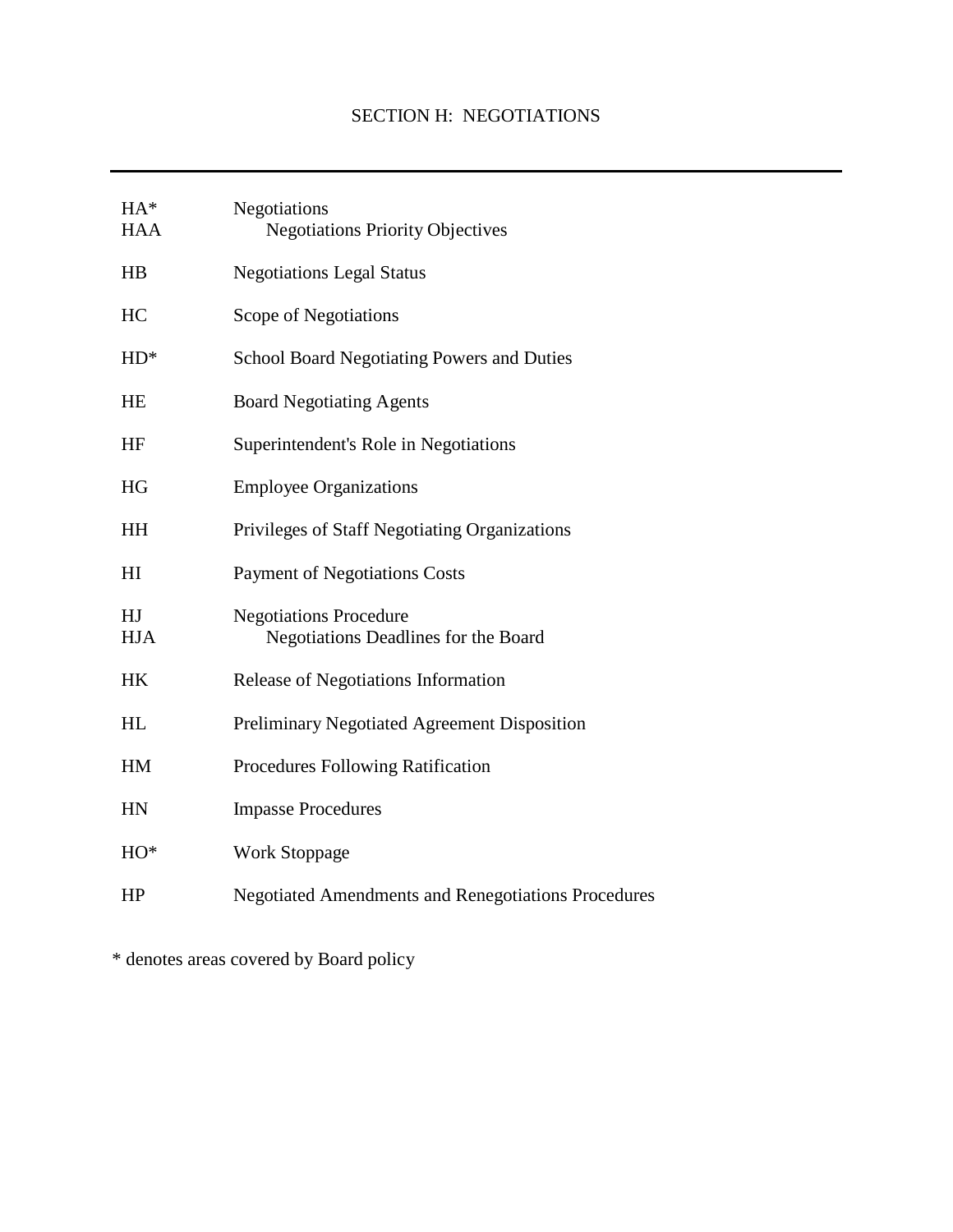## NEGOTIATIONS

The Board is governed by State law regarding collective bargaining with its State Employment Relations Board certificated employee bargaining units for the purpose of entering into binding contracts. The scope of bargaining includes matters pertaining to wages, hours, terms, other conditions of employment and the continuation, modification or deletion of an existing provision of a collective bargaining agreement.

The Board negotiates in good faith with the District's bargaining unit*s* and endeavors to reach agreement on items properly within the scope of bargaining.

[Adoption date: August 20, 1992] [Re-adoption date: May 16, 2002] [Re-adoption date: September 16, 2010] [Re-adoption date: September 17, 2015]

LEGAL REF.: ORC Chapter 4117

CROSS REF.: HD, School Board Negotiating Powers and Duties

CONTRACT REF.: Teachers' Negotiated Agreement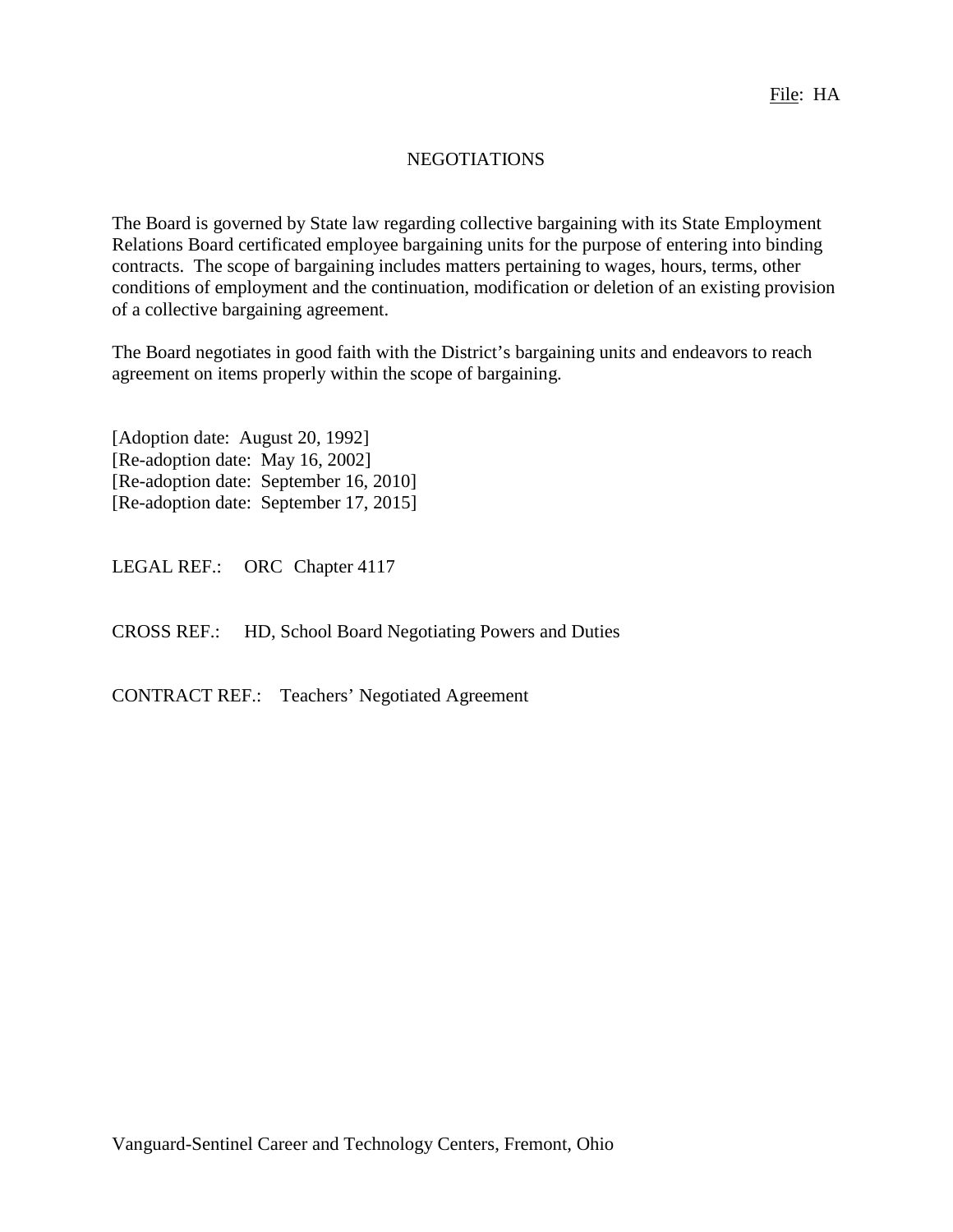## SCHOOL BOARD NEGOTIATING POWERS AND DUTIES

The Board is recognized as the sole employer of the District and specifically retains unto itself all management rights as defined by law, except as specifically provided in the negotiated agreement(s). The Board is a party to the labor contract(s) or agreement(s) entered into with the State Employment Relations Board certificated employee organization(s).

The Board has a duty to choose a negotiating team to meet with the representatives of the certificated employee unit(s) to fulfill its responsibilities to bargain collectively in compliance with law.

The Board has the responsibility of reviewing any tentative agreement reached in bargaining with the employee organization and approving or disapproving such agreements.

[Adoption date: August 20, 1992] [Re-adoption date: May 16, 2002] [Re-adoption date: September 16, 2010] [Re-adoption date: September 17, 2015]

LEGAL REF.: ORC Chapter 4117

CROSS REF.: HA, Negotiations